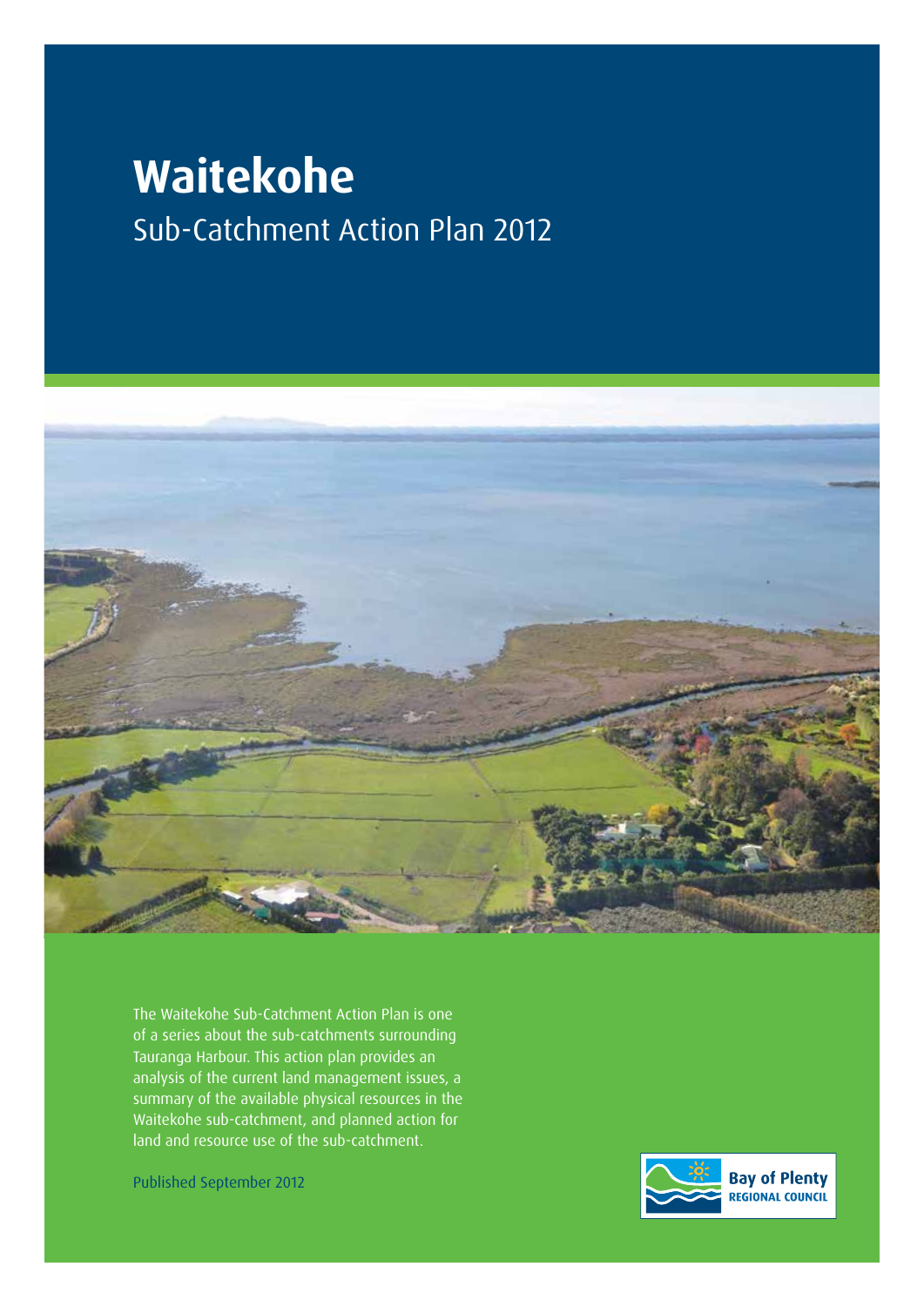### **Introduction**

The Waitekohe sub-catchment is located four km south of Katikati. The catchment is 2178 hectares in area and flows from the Kaimai Range (750 metres above sea level) to Tauranga Harbour. The sub-catchment is part of the Tauranga Ecological District.

The sub-catchment is two km wide and 11 km long and is situated between Lund and Lockington Roads. It includes 100 km of stream margins and four km of harbour margin. The primary streams are the Waitekohe and the Tuapo which are 10 km and four km in length respectively. All streams and tributaries in this sub-catchment are classified as aquatic ecosystem streams and are recognised as migratory pathways for indigenous fish species.

A large proportion of the sub-catchment vegetation land cover is pastoral. The majority of this land cover is found in the middle and lower sub-catchment of the Waitekohe. A smaller but significant proportion of the sub-catchments' land cover is horticultural and found primarily in the lower catchment.

Sub-catchment soils are derived from air-fall ash and belong to the Katikati soil series. Soils on the stream flats are recent and consist of fluvial sands, silts, gravels and boulders. The geology of the sub-catchment is derived from the Matua subgroup consisting of pumiceous, rhyolitic and andesitic sand, gravel and mud. The soils are versatile but vulnerable to erosion under poor vegetation cover.



*Source: BOPRC, ESRI, i-cubed, USGS, NASA, NOA*



*Source: BOPRC, ESRI, i-cubed, USGS, NASA, NOA*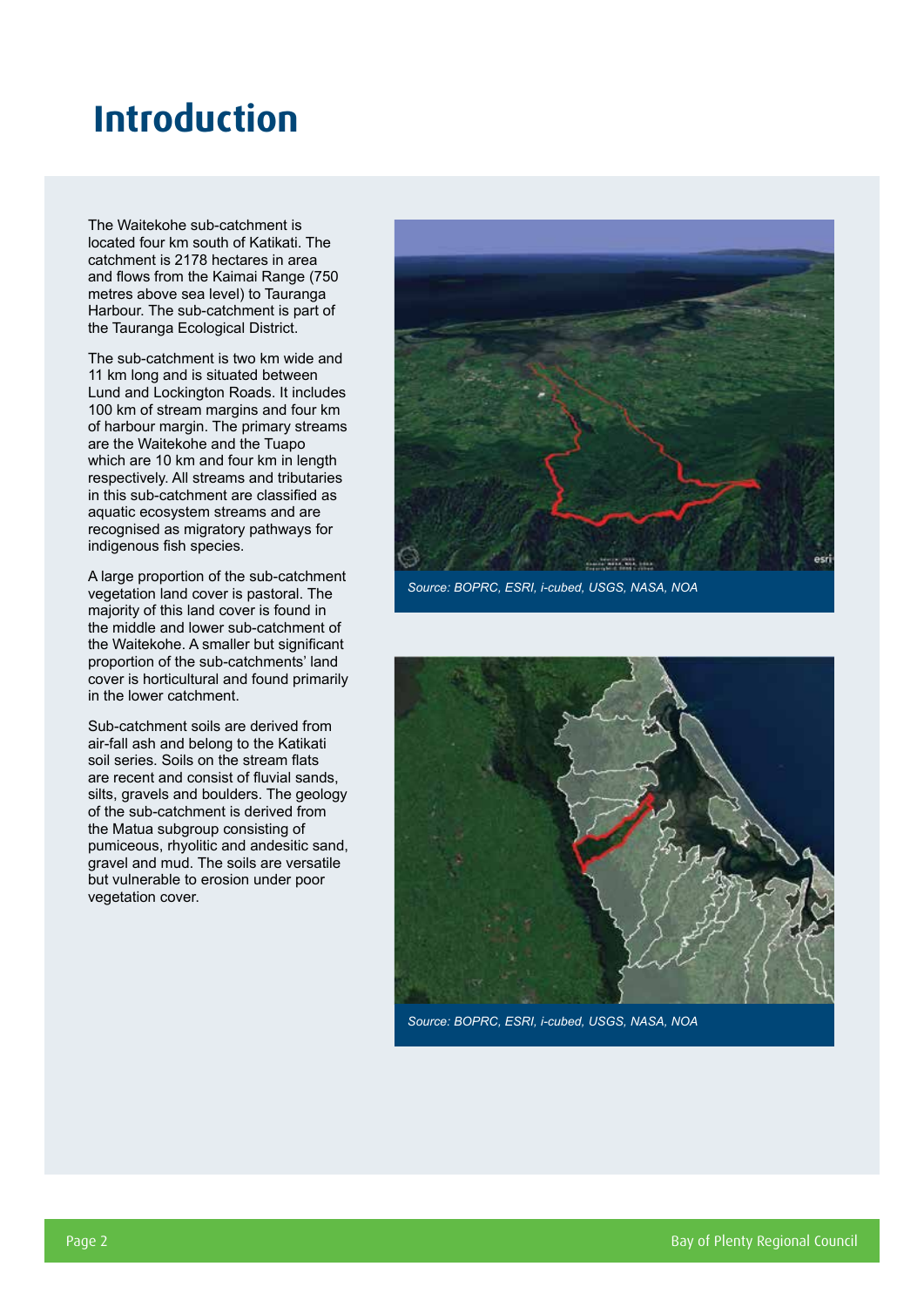## **Land management**

### What is the problem?

Soil has been and continues to be lost from the catchment at moderate to high rates, especially where steep land is subject grazing, or where earthworks are not carefully managed. Soil quality has not been monitored in the Waitekohe catchment, but results from other similar Bay of Plenty sites indicate generally healthy soils, with the exception of high levels of nitrogen on sheep, beef and deer farms, and excessively high levels on dairy farms (which have increased over 300 percent in the last ten years). While positive from a production perspective, high nitrogen levels represent a risk to water quality through leaching and eutrophication. Soils on kiwifruit orchards have healthy nitrogen levels but very high and increasing levels of phosphorus. While phosphates do not leach in the same way as nitrogen, they still represent a significant risk to water quality if washed into waterways by erosion.

Livestock access to a stream or wetland, or the area immediately around them, degrades water quality by increasing nutrients, faecal matter and sediment in the waterway. Stock access can increase stream bank erosion by stock treading and damaging soil structure, and by eating and degrading vegetation on the stream bank.

Water quality may also be degraded by excess nutrients in streams from fertilisers, farm runoff and urine patch leaching. Sediment can enter waterways from major construction sites (such as subdivision and roading) and forestry at harvest time. These and other pollutants are generally unintentional by-products of activities such as farming and construction.

### What will we (Bay of Plenty Regional Council) do about it?

- Promote riparian margin fencing to exclude stock and protect water quality
- Promote and help landowners plant riparian margins, to act as filters and reduce pollutants entering streams through surface runoff
- Encourage stock stream crossings, such as bridges, to protect the water quality of streams
- Support retirement of steep erodible land
- Protect existing areas of indigenous biodiversity
- Protect existing wetland areas
- Work with landowners, other agencies and other sections of Regional Council to ensure consistent land and water quality management.

#### **Current riparian margin protection:**



Stock exclusion indicates those stream margins that are fenced off or land that is currently not available for stock grazing, for example, horticulture, forestry, and native bush.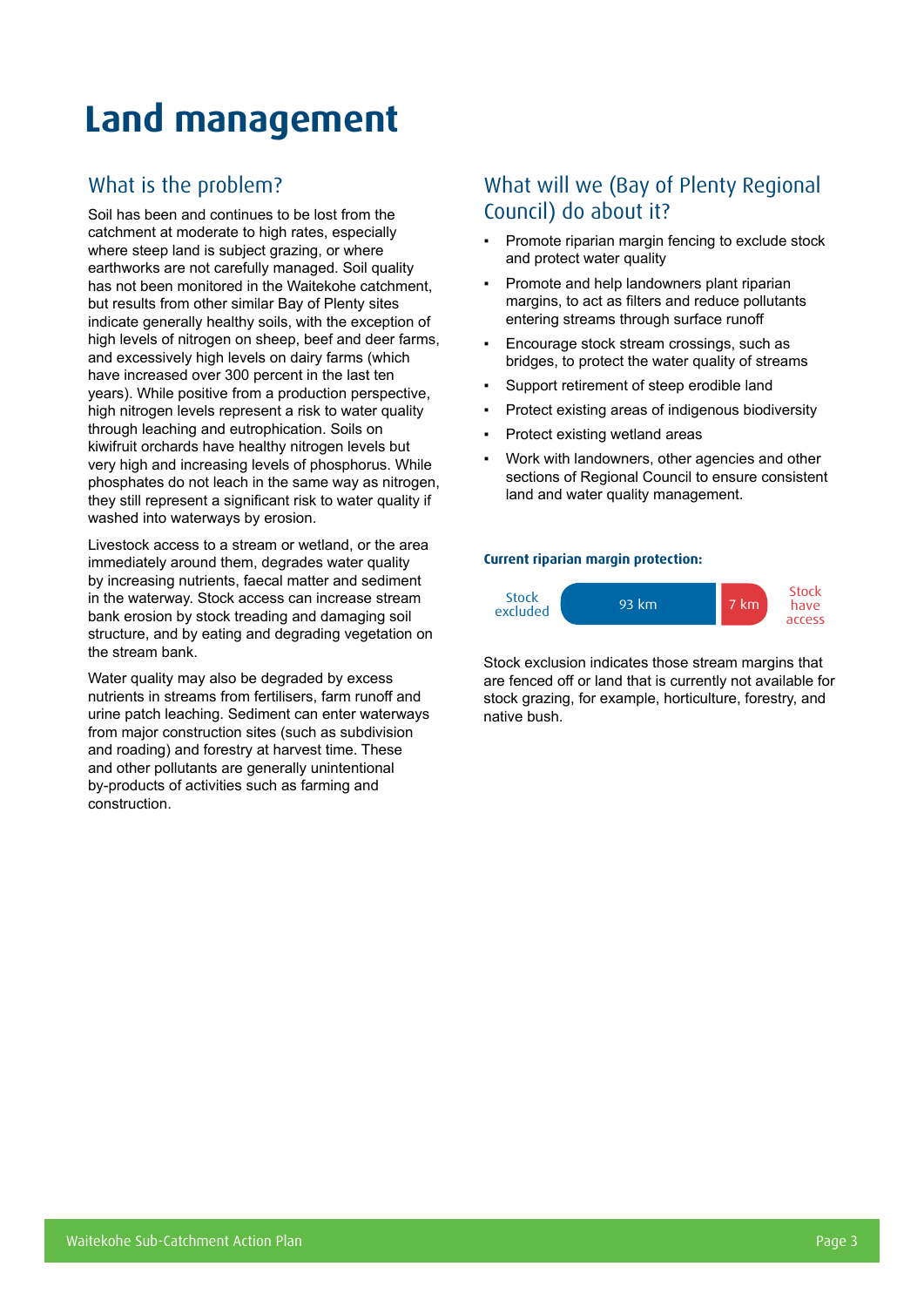### Land use capability classification in the Waitekohe sub-catchment

Sustainable land use and management is essential to ensure the Bay of Plenty region maintains clean waterways, productive soils, and indigenous biodiversity. How the land is used and managed can have a direct effect on its potential for long-term sustainability.

The majority of land in this sub-catchment is Land Use Capability (LUC) Class 6 and 7 - rolling, steep and very steep landscapes respectively. Both LUC Class 6 and 7 lands are located in the middle and upper catchment. Highly productive LUC Class 2, 3 and 4 land - gentle to rolling lands - are primarily restricted to the lower catchment.





*Land use capability classification in the Waitekohe sub-catchment*

| <b>LUC Class</b> | <b>LUC Units</b> | <b>Percent</b> |
|------------------|------------------|----------------|
| $\mathbf{2}$     | 2e 1             | 6              |
| 3                | 3e 1, 3w 1       | 14             |
| 4                | 4e 1             | 9              |
| 6                | 6e 1, 6e 2       | 27             |
|                  | 7e 8             | 28             |
| 8                | 8e 4, 8e 5       | 15             |

### Erosion risk in the Waitekohe sub-catchment

A high proportion of Land Use Capability Classes 6 & 7 land in the Waitekohe sub-catchment is medium to high risk erosion-prone land due to pastoral land use. Forestry located on this class of land has a medium risk of erosion during the post-harvest phase.



*Erosion risk in the Waitekohe sub-catchment*

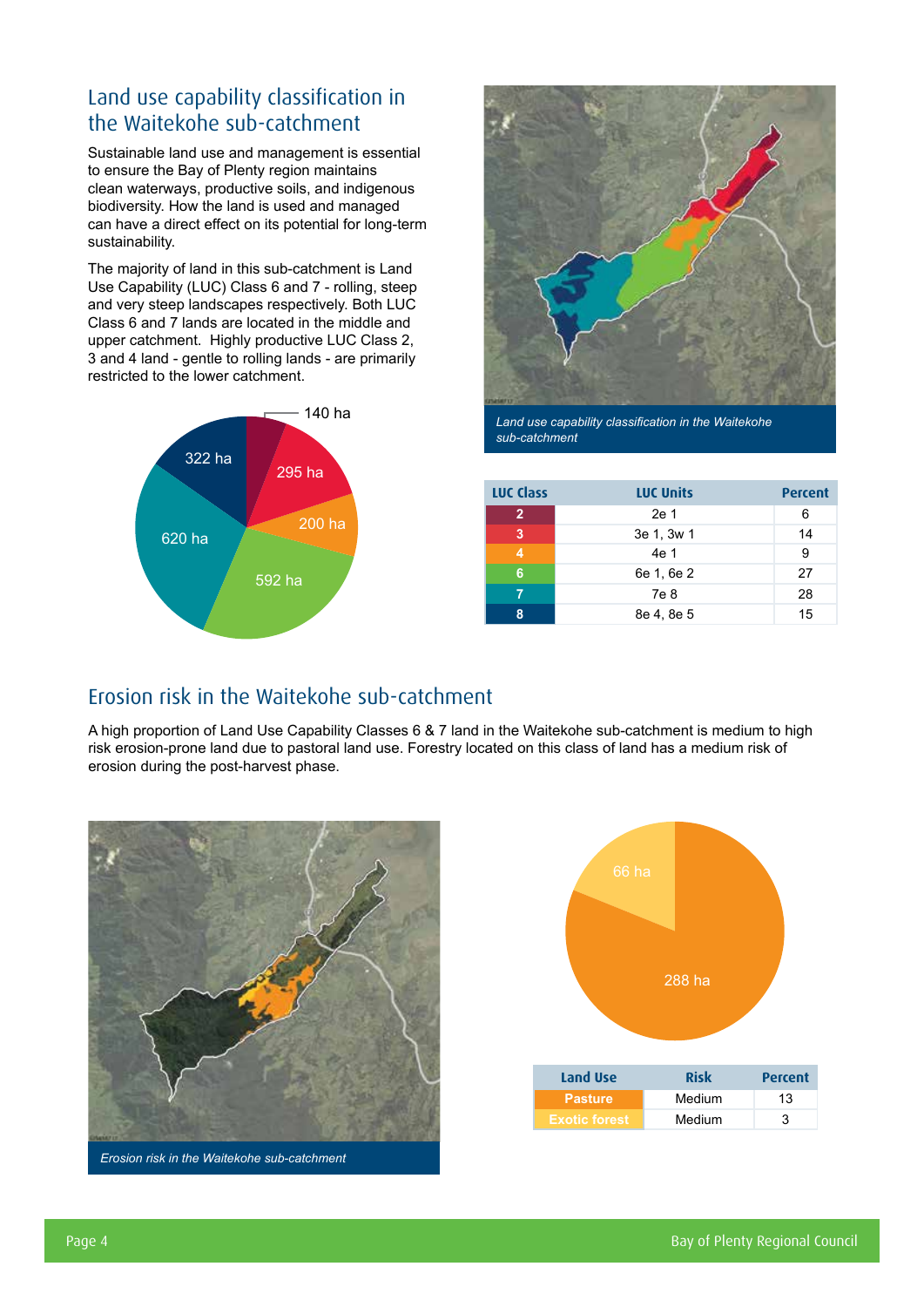

### Land cover in the Waitekohe sub-catchment

### Existing protection status in the Waitekohe sub-catchment



*Existing protection status in the Waitekohe sub-catchment*

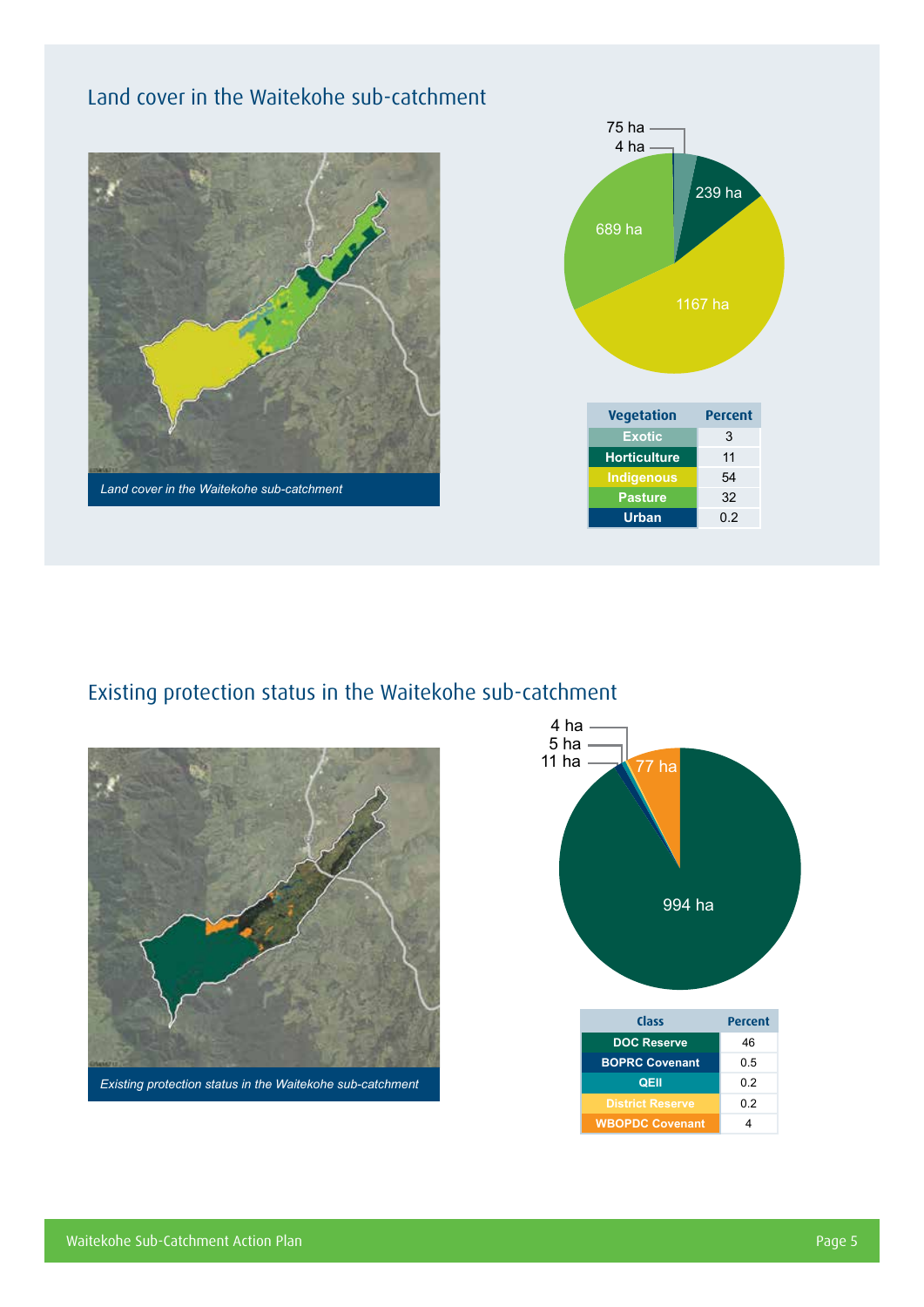### **Land management survey 2011**

#### Field work

In developing the Waitekohe Sub-Catchment Action Plan, Bay of Plenty Regional Council undertook field surveys of 15 properties between January 2011 and February 2011. The properties surveyed account for 53 percent of the catchment area. Priority was given to large properties that had waterways flowing through them or along their boundary.

Areas with formal protection were not surveyed as they already have action plans in place.

Field work included an assessment of land use, steam margins, erosion features and biodiversity features:

| Land use                        | Type and rationale<br>Land Use Capability classification based<br>on physical resources present                                                                                                                     |
|---------------------------------|---------------------------------------------------------------------------------------------------------------------------------------------------------------------------------------------------------------------|
| <b>Stream</b><br>margins        | Protection measures (if any) in place<br>General condition and upkeep<br>Estimation of length (both protected and<br>unprotected)<br>GPS track of any stream channels not<br>٠.<br>evident in the GIS database maps |
| <b>Erosion</b><br>features      | Estimation of size and trend direction<br>Photographs and GPS points (either at<br>feature or where the photo was taken)                                                                                            |
| <b>Biodiversity</b><br>features | Estimation of extent of land area covered<br>and the type of vegetation (e.g. native,<br>introduced species)                                                                                                        |

### Landowner feedback

Bay of Plenty Regional Council held a meeting with land owners on 9 August 2011. The purpose of the meeting was to gather the concerns, challenges and priorities of land owners in the Welcome Bay sub-catchment area. The following list provides a summary of the land management issues raised by land owners:

- Sea lettuce
- Mangroves growth and control of regrowth
- Stream bank erosion and the management of streambank erosion: rubbish, trees, weeds etc deposited onto downstream properties
- Erosion of stop banks public and private
- Support (information and money) needed for management of stream edges on private land
- Thompson's Track contribution to sediment
- Pine plantation harvesting damage and erosion
- Road verges: blackberry, lophantha, montbrecia, black wattle, gorse and pine seedlings
- Pine forest seeding in native bush
- Pampas and weeds on stopbanks
- Weeds not managed blocks, absentee owners, council, railways, e.g. woolly nightshade, ginger, bamboo, gorse etc
- Ownership of issues by multi-government departments
- Management of esplanade strips and other public land
- Cattle in streams and stock access across streams
- Rats and stoats
- Allow swamps to form between land and sea. Natural filters between fresh and salt water

### Iwi/hapū feedback

Ngāi Tamawhariua hapū tautoko the efforts of Regional Council to improve the mauri and water quality of rivers within our rohe, and Tauranga Moana in general. In particular, Ngāi Tamawhariua support actions that will restore the health and abundance of traditional kai such as tuna and watercress. We would love to see people heading down to swim in the river as we used to. Clean water to swim and healthy kai stocks are indicators of good stream health from our perspective.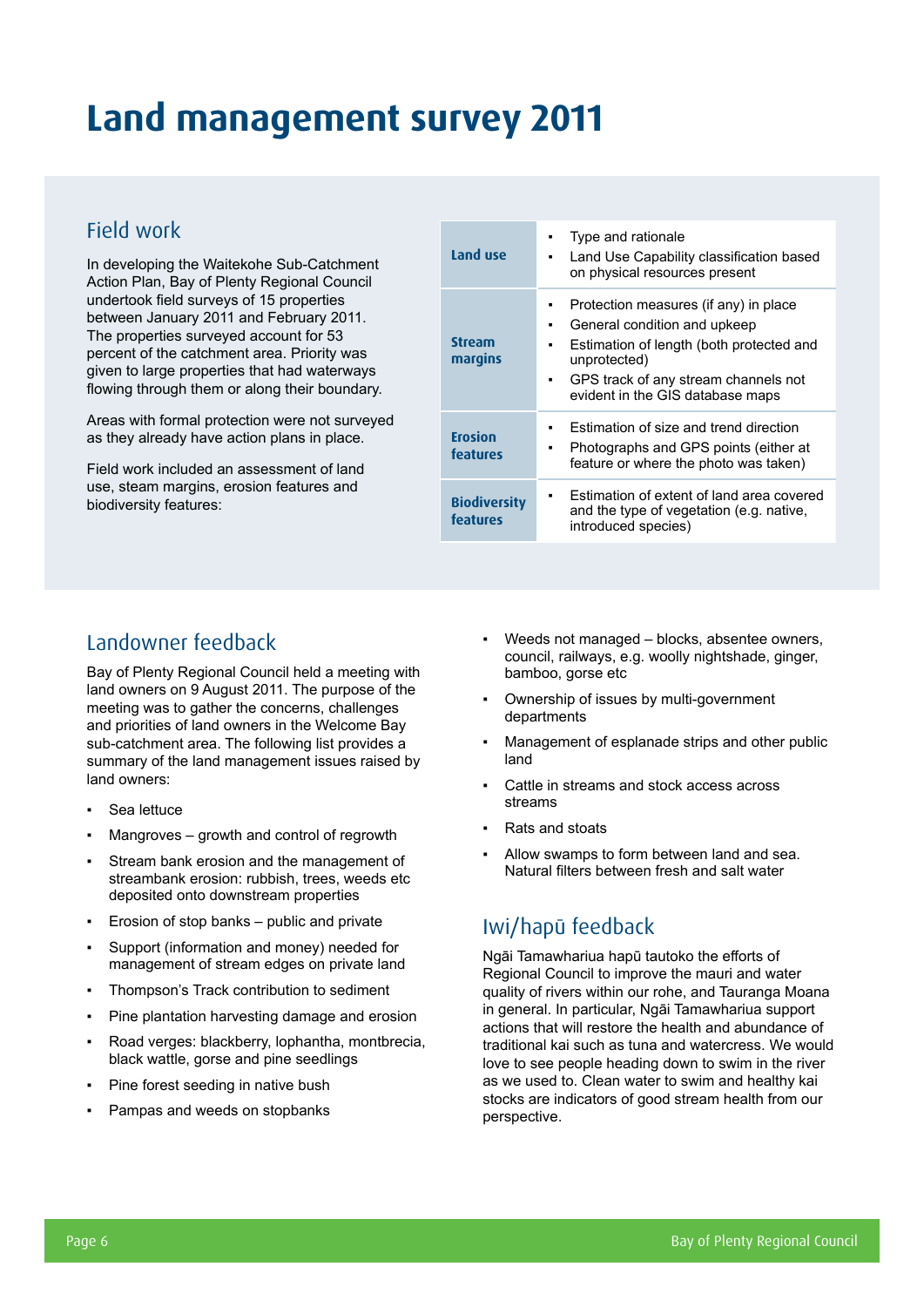### **Actions**

The three main land management issues common to the surveyed properties in the Waitekohe Sub-Catchment areas are set out in the table below. Proposed actions to maintain and improve riparian protection, erosion, unsuitable land use and biodiversity loss within the catchment area are listed along with who is involved to implement the action.

#### Land management issues and solutions

| <b>Actions</b>                                                                                                                                                                                                                                                                                                                                                                                                                                                                                                                                                                                                                                                                                                                            | <b>Milestones</b>                                                                                         | Who is involved?                                                                                                                                                                                                                                                                                                                      |  |  |
|-------------------------------------------------------------------------------------------------------------------------------------------------------------------------------------------------------------------------------------------------------------------------------------------------------------------------------------------------------------------------------------------------------------------------------------------------------------------------------------------------------------------------------------------------------------------------------------------------------------------------------------------------------------------------------------------------------------------------------------------|-----------------------------------------------------------------------------------------------------------|---------------------------------------------------------------------------------------------------------------------------------------------------------------------------------------------------------------------------------------------------------------------------------------------------------------------------------------|--|--|
| <b>Improving riparian protection</b><br>Work with landowners to apply sustainable land use methods and practices<br>$\blacksquare$<br>to maintain and/or repair streambanks and to improve water quality.<br>Completely remove stock access to streams, fence remaining 7 km and<br>$\blacksquare$<br>instigate planting of riparian margins to eliminate the effects of livestock,<br>polluted water runoff and erosion.<br>Instigate necessary remedial works to stream margins such as bank<br>$\blacksquare$<br>re-contouring, riparian planting and engineering works using relevant<br>legislation relating to riparian management.<br>Tailor site specific solutions.                                                              | 0.7 km of new<br>riparian fencing<br>per year                                                             | $\blacksquare$<br>Bay of Plenty<br>Regional Council<br>Landowners<br>$\blacksquare$<br>Western Bay of<br>$\blacksquare$<br><b>Plenty District</b><br>Council<br>NZ Landcare<br>$\blacksquare$<br>Trust working with<br>community care<br>groups                                                                                       |  |  |
| Improve erosion control and appropriate land use practices<br>Apply property level management plans to LUC class 6 & 7 pastoral and<br>forestry land that has been identified as eroding or at risk of eroding.<br>Promote the need for land use change on LUC class 7 land pastoral land -<br>$\blacksquare$<br>advocate land retirement, forestry and suitable stock regimes.<br>Work with landowners to apply soil and water conservation methods and<br>$\blacksquare$<br>good land management practice to maintain and/or repair landscapes.<br>Increase the awareness of cattle and deer at high stocking rates on<br>٠<br>steeper slopes.<br>Ensure that landowners apply appropriate land management practices.<br>$\blacksquare$ | 10 properties<br>with 'at risk'<br>land have<br>management<br>plans by 2022                               | Bay of Plenty<br>$\blacksquare$<br>Regional Council<br>Landowners<br>$\blacksquare$<br>Western Bay of<br>$\blacksquare$<br><b>Plenty District</b><br>Council<br>Department of<br>$\blacksquare$<br>Conservation<br>NZ Landcare<br>$\blacksquare$<br>Trust working with<br>community care<br>groups                                    |  |  |
| <b>Improve biodiversity protection and enhancement</b><br>Advocate further covenanted areas within the sub-catchment<br>Continue tree planting on private land in native or non-invasive exotic<br>$\blacksquare$<br>species<br>Liaise with Waikato Regional Council and Department of Conservation<br>$\blacksquare$<br>on coordinating management of the Kaimai Mamaku Range and its<br>catchments as part of the Kaimai Catchments Project<br>Work with landowners and community groups to protect identified<br>$\blacksquare$<br>biodiversity areas in the sub-catchment by establishing native plant<br>populations and controlling nuisance populations of pest plants and<br>animals.                                             | By 2022 an<br>additional<br>10 sites are<br>managed for<br>biodiversity<br>protection and<br>enhancement. | Bay of Plenty<br>$\blacksquare$<br>Regional Council<br>$\blacksquare$<br>Landowners<br>Western Bay of<br><b>Plenty District</b><br>Council<br>Department of<br>$\blacksquare$<br>Conservation<br><b>Community Care</b><br>$\blacksquare$<br>Groups<br>NZ Landcare<br>$\blacksquare$<br>Trust working with<br>community care<br>groups |  |  |